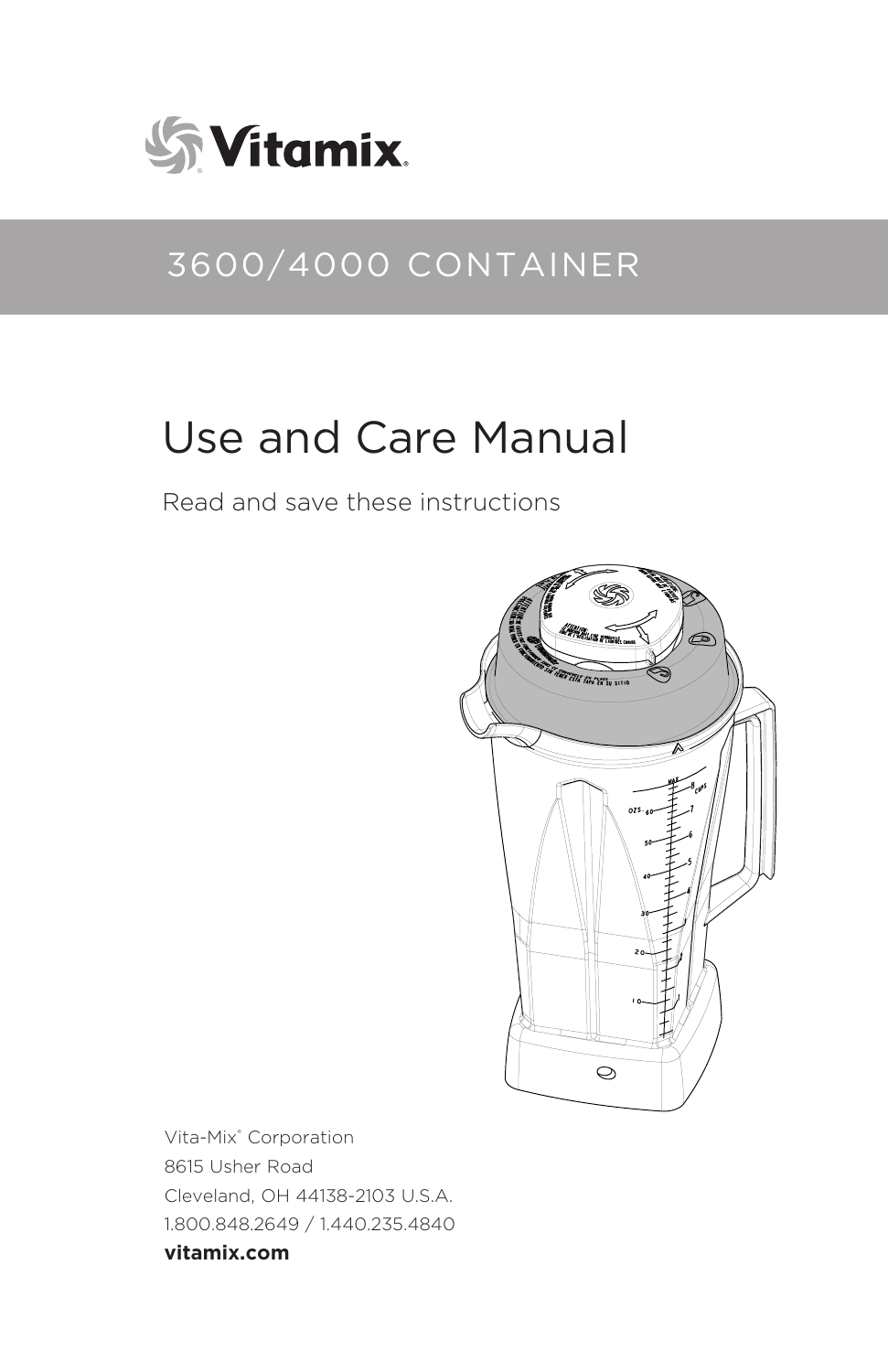# CONTENTS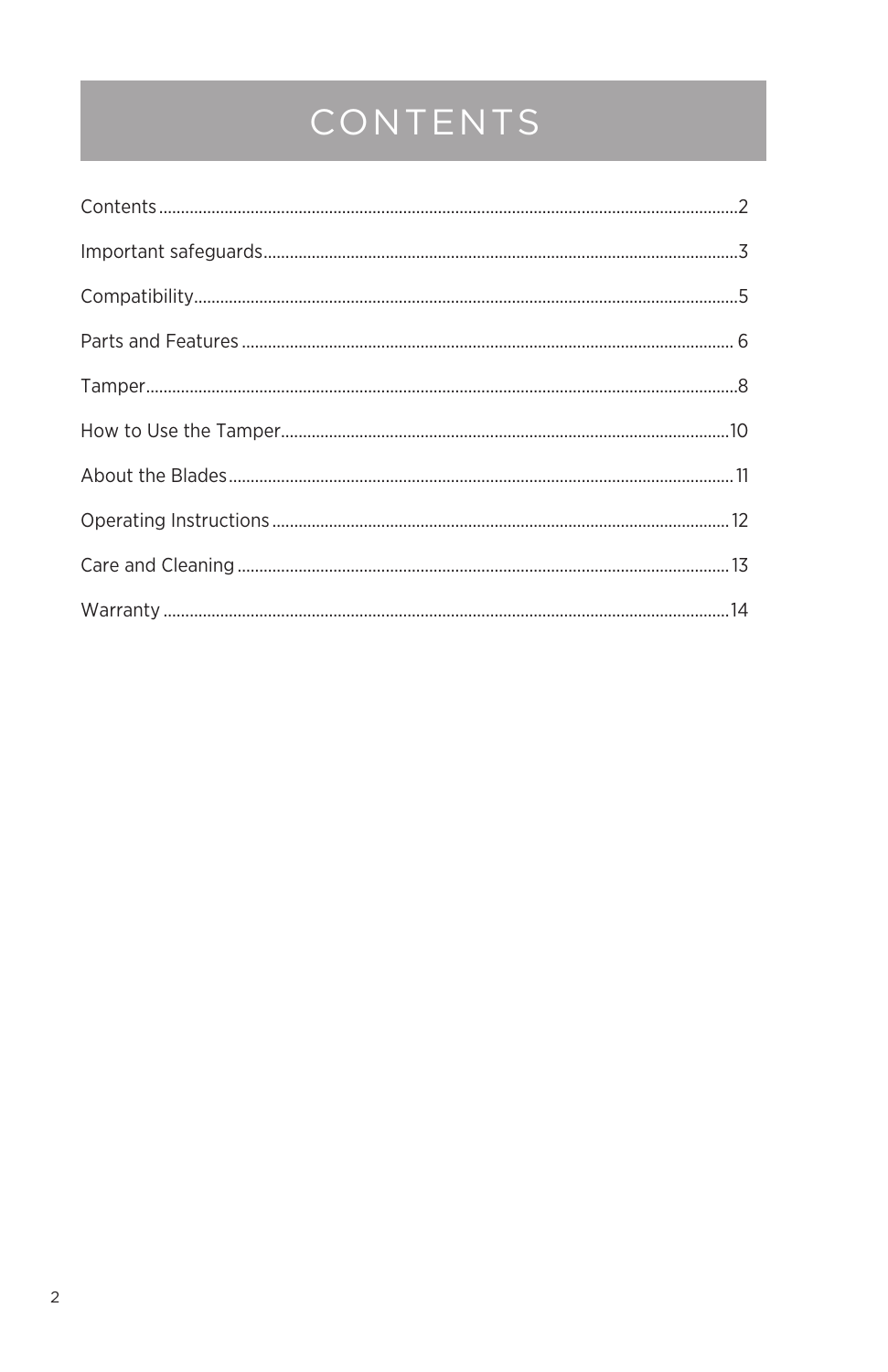## IMPORTANT SAFEGUARDS

 $\hat{A}$  **WARNING:** To avoid the risk of serious injury when using your new Vitamix® container with your Vitamix blender, basic safety precautions should be followed, including the following.

### READ ALL INSTRUCTIONS, SAFEGUARDS, AND WARNINGS BEFORE OPERATING BLENDER.

- **1.** Read all instructions.
- **2.** Not intended for use by or near children or persons with reduced physical, sensory, or mental capabilities or lack of experience and knowledge. Close supervision is necessary when any appliance is used by or near children or incapacitated persons.
- **3.** To protect against the risk of electrical shock, do not put the blender base in water or other liquid.
- **4.** Unplug from outlet when not in use, before putting on or taking off parts, and before cleaning.
- **5.** Avoid contacting moving parts.
- **6.** Do not operate any appliance with a damaged cord or plug or after the appliance malfunctions, or is dropped or damaged in any manner. Call Vitamix Customer Service at 1.800.848.2649 or 1.440.235.4840 or email service@vitamix.com at once for examination, repair, replacement, or electrical or mechanical adjustment. If purchased outside the U.S.A. or Canada, contact your local Vitamix dealer.
- **7.** Alteration or modification of any part of the blender base or container, including the use of any part or parts that are not genuine authorized Vitamix parts, may cause fire, electric shock, or injury.
- **8.** The use of attachments not expressly authorized or sold by Vitamix for use with this blender, including canning jars, may cause fire, electric shock, or injury.
- **9.** Do not use outdoors.
- **10.** Do not let cord hang over edge of table or counter.
- **11.** Do not let cord contact hot surface, including the stove.
- **12.** Keep hands and utensils out of container while blending to reduce the risk of severe injury to persons or damage to the blender. A rubber scraper or spatula may be used, but only when the Vitamix blender is not running.
- **13.** The tamper provided must be used only when the main part of the lid is in place.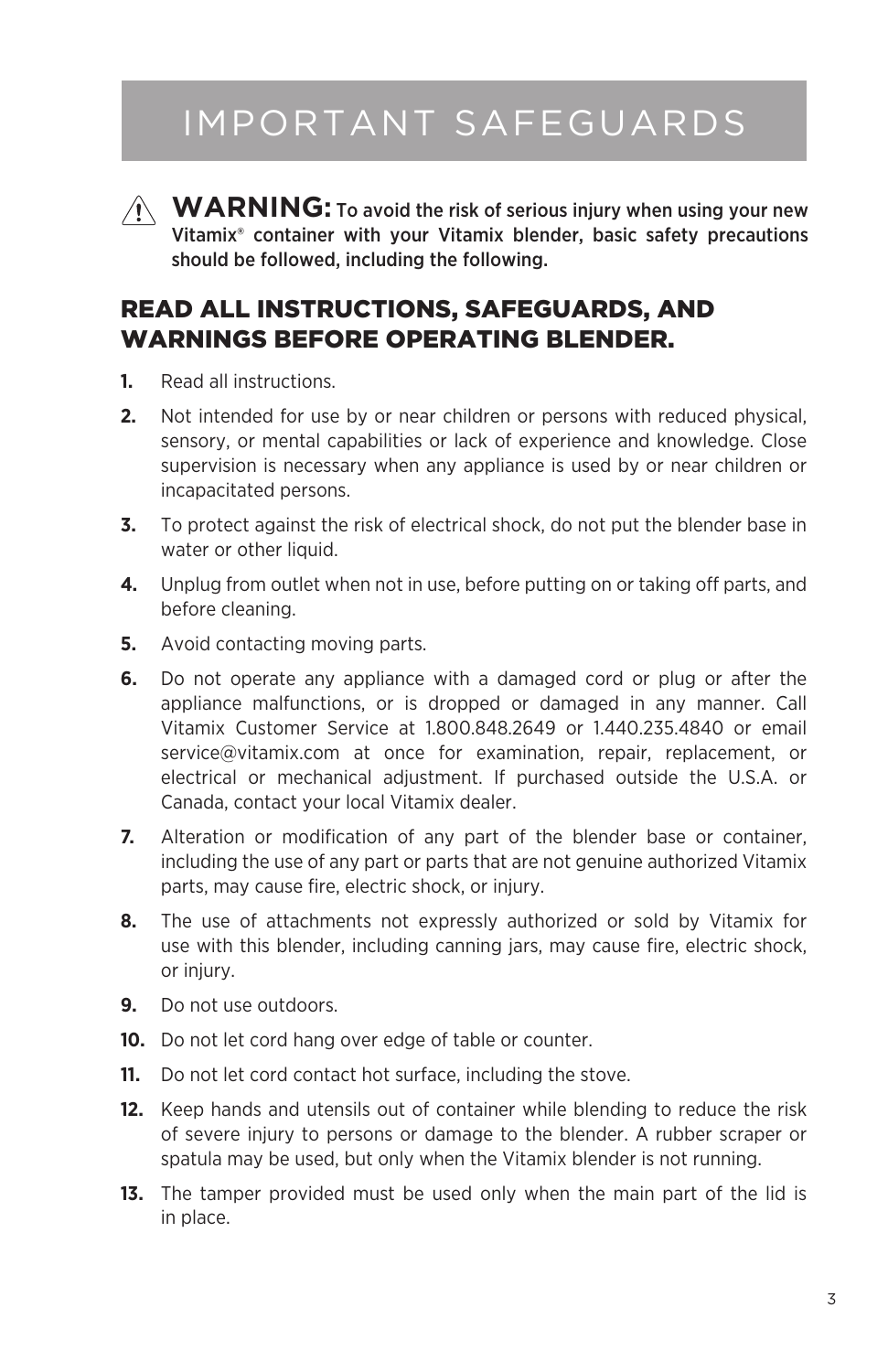## IMPORTANT SAFEGUARDS

- **14.** Blades are sharp. Handle or remove blade and blade assembly from the container with extreme care to avoid injury. To reduce the risk of injury, never place a blade assembly on the motor base unless assembled to the Vitamix container.
- **15.** Do not leave foreign objects, such as spoons, forks, knives or the lid plug, in the container as this will damage the blades and other components when starting the machine and may cause injury.
- **16.** Never attempt to operate with damaged blades.
- **17.** Always operate blender with lid and lid plug firmly in place. The lid plug should be removed only when adding ingredients and when using the tamper.
- **18.** When blending hot liquids or ingredients, use caution; spray or escaping steam may cause scalding and burns. Do not fill container to the maximum capacity. Always begin processing on the lowest speed setting. Keep hands and other exposed skin away from the lid opening to prevent possible burns.
- **19.** When making nut butters or oil-based foods, do not process for more than one minute after the mixture starts to circulate in the container. Processing for longer periods can cause dangerous overheating.

## SAVE THESE INSTRUCTIONS

### **WARNING**



Read and understand instruction manual before using your container.



### IMPORTANT INSTRUCTIONS FOR SAFE USE

To Avoid Injury.

This product is intended for HOUSEHOLD USE ONLY and is not intended to be used for commercial purposes.

Do not leave your Vitamix blender unattended when operating.

Any repair, servicing, or the replacement of parts must be performed by Vitamix or an authorized service representative.

NOTICE: THE FAILURE TO FOLLOW ANY OF THE IMPORTANT SAFEGUARDS AND THE IMPORTANT INSTRUCTIONS FOR SAFE USE IS A MISUSE OF YOUR NEW VITAMIX CONTAINER WITH YOUR VITAMIX BLENDER THAT CAN VOID ALL WARRANTIES AND CREATE THE RISK OF SERIOUS INJURY.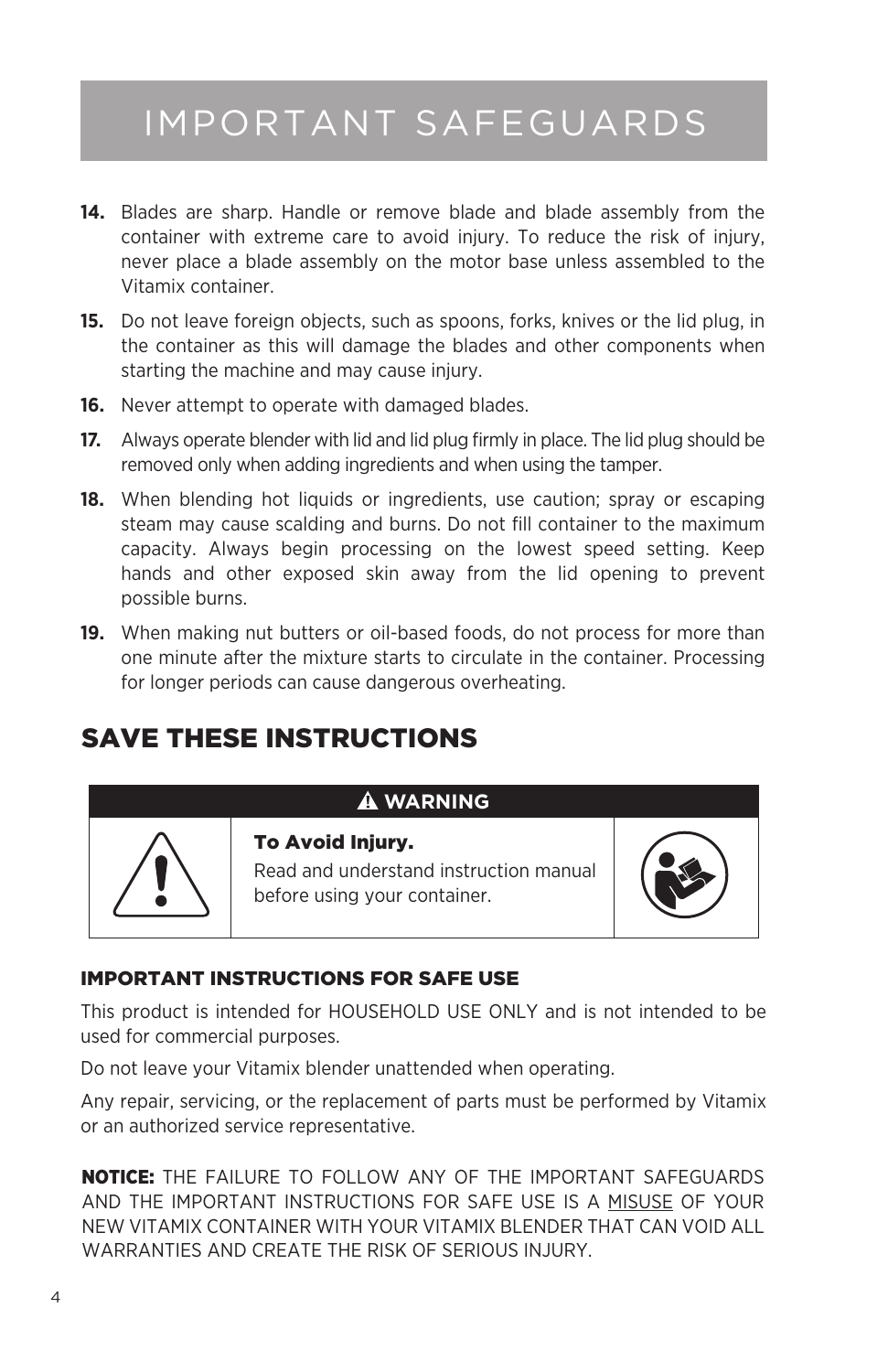# COMPATIBILITY

The 3600/4000 container, Item Number 015508, is not compatible with your machine if it has a six sided drive shaft. The six sided drive shaft will not engage the twelve teeth in the nut on the bottom of the blade assembly.

Use the 3600/4000 container only on a motor base that has been converted to the twelve spline drive shaft. Adapter Kit, Item Number 000400, is available from Vitamix Customer Service at 1.800.848.2649 or 1.440.235.4840. If purchased outside the U.S.A. or Canada, contact your local Vitamix dealer.



### **Drive Shaft Conversion**

- **1.** Put the twelve spline drive shaft adapter onto the six sided drive shaft.
- **2.** Allow the Loctite® inside the drive shaft adapter to set for 30 to 60 minutes before using the machine.

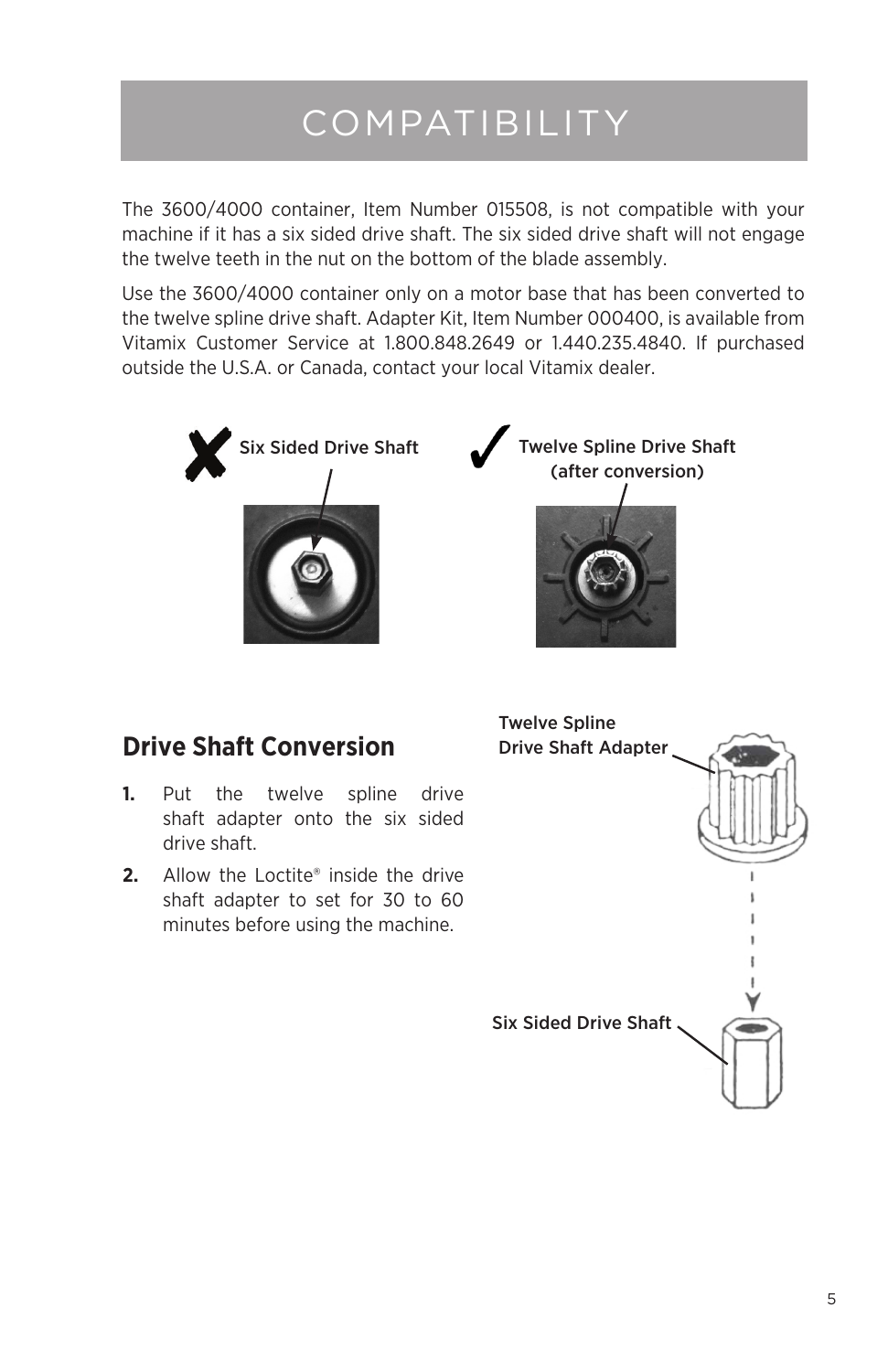## PARTS AND FEATURES



**Container:** Ounces, cups, and milliliters are clearly marked.

### $\langle \cdot | \cdot \rangle$  **CAUTION:** Lids and tampers are not interchangeable between different container styles, types, and sizes.

**Tamper:** Using the tamper maintains circulation by preventing air pockets from forming.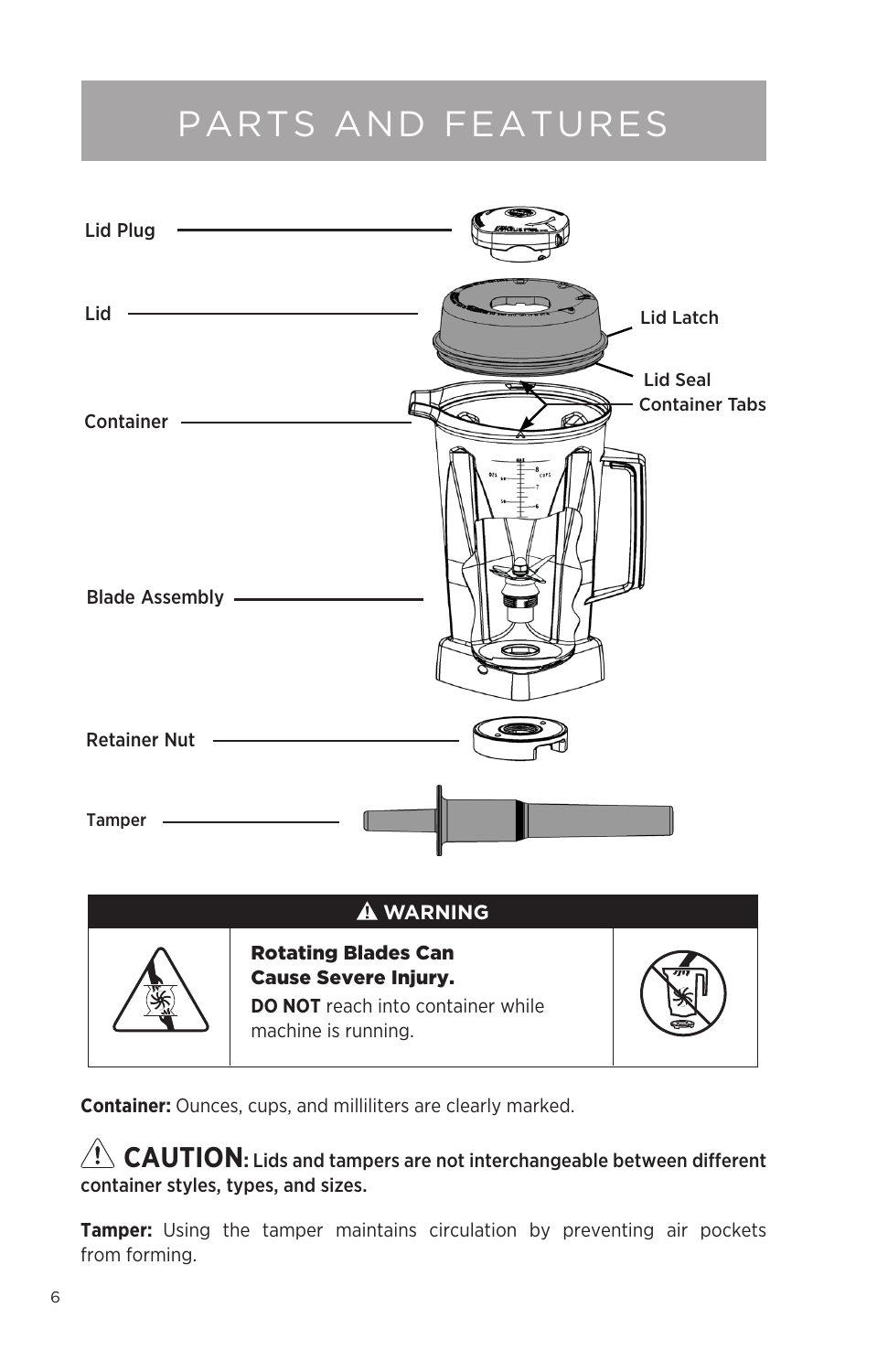# PARTS AND FEATURES

**2-Part Lid:** Always use the lid and the lid plug when the machine is in operation.

Snap the lid onto the container and leave in place for a few minutes. Once the lid has been left on the container, it will be much easier to lock or remove.

**Lid Plug:** Insert through the lid and secure by turning clockwise. Remove the lid plug to use the tamper or add ingredients.

**To Lock the Lid in Place:** On one side of the container, position the lid latch under the container tab. Push down and apply pressure to the opposite side of the lid until the lid latch fully seats under the opposite tab on the container. An audible "click" will be heard. **Never operate the blender without checking to make sure the lid is securely locked in place.**

**To Remove the Lid Plug:** Rotate the lid plug counterclockwise from the "locked" to "unlocked" position and lift out.

#### **To Remove the Lid:**

- **1.** If working with hot liquids, rotate the lid plug counterclockwise from the "locked" to the "unlocked" position and slowly lift out to vent steam from the container.
- **2.** Above one of the container tabs, firmly press in on the lid and lift up to release.
- **3.** If the lid won't release, insert the handle of a spoon into the container spout and lift up until the lid releases from the container.

### Retainer Nut Loosening

In the event that the retainer nut at the bottom of your container loosens and no longer securely holds the blade assembly in place, **do not continue to use the container**. Call Vitamix Customer Service at 1.800.848.2649 or 1.440.235.4840, or your local dealer immediately for instructions.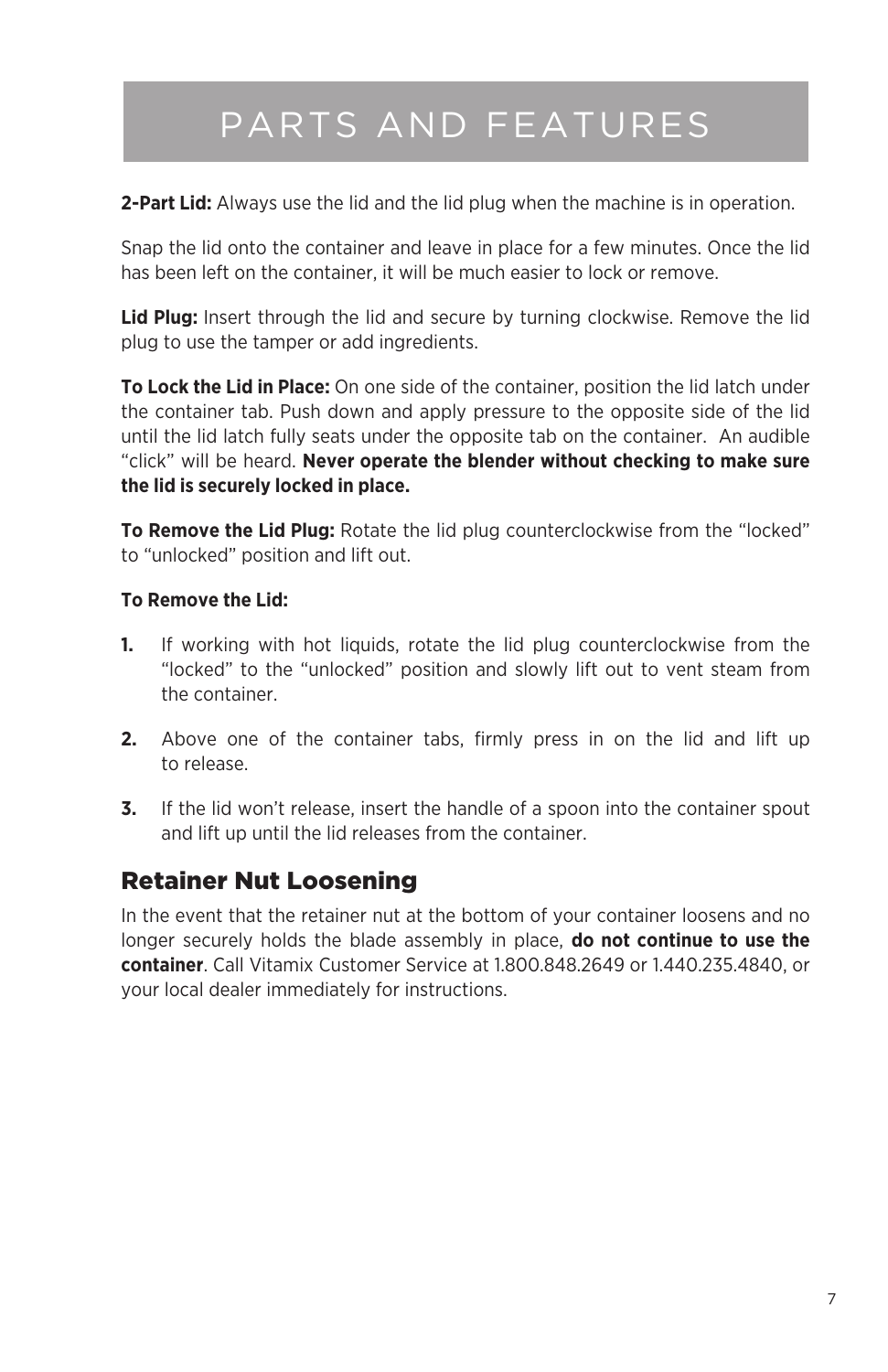# TAMPER

| <b>A WARNING</b> |                                                                                                                                                                                                                                 |  |  |
|------------------|---------------------------------------------------------------------------------------------------------------------------------------------------------------------------------------------------------------------------------|--|--|
|                  | <b>Rotating Blades Can</b><br><b>Cause Severe Injury.</b><br><b>DO NOT</b> put hands, spatulas in the<br>container while the machine is running<br>or while the container is still on the<br>motor base.                        |  |  |
|                  | Lids and tampers are not interchangeable<br>between different container styles, types,<br>and sizes. Use the tamper that was<br>supplied with your machine.<br>Do not use a tamper without a step in this<br>Vitamix Container. |  |  |

### How to Determine the Tamper that Can Be Used with Your Container

Each type of tamper is designed to be used safely and effectively with a particular container. **If a tamper came with your container, it is the correct tamper for the container.** If a tamper did not come with your container, or you want to determine if a tamper that you already have can be used with your new container, please compare your container with the containers and matching tampers to the illustration below.

Before using the tamper during the blending process, verify that it is the correct tamper.

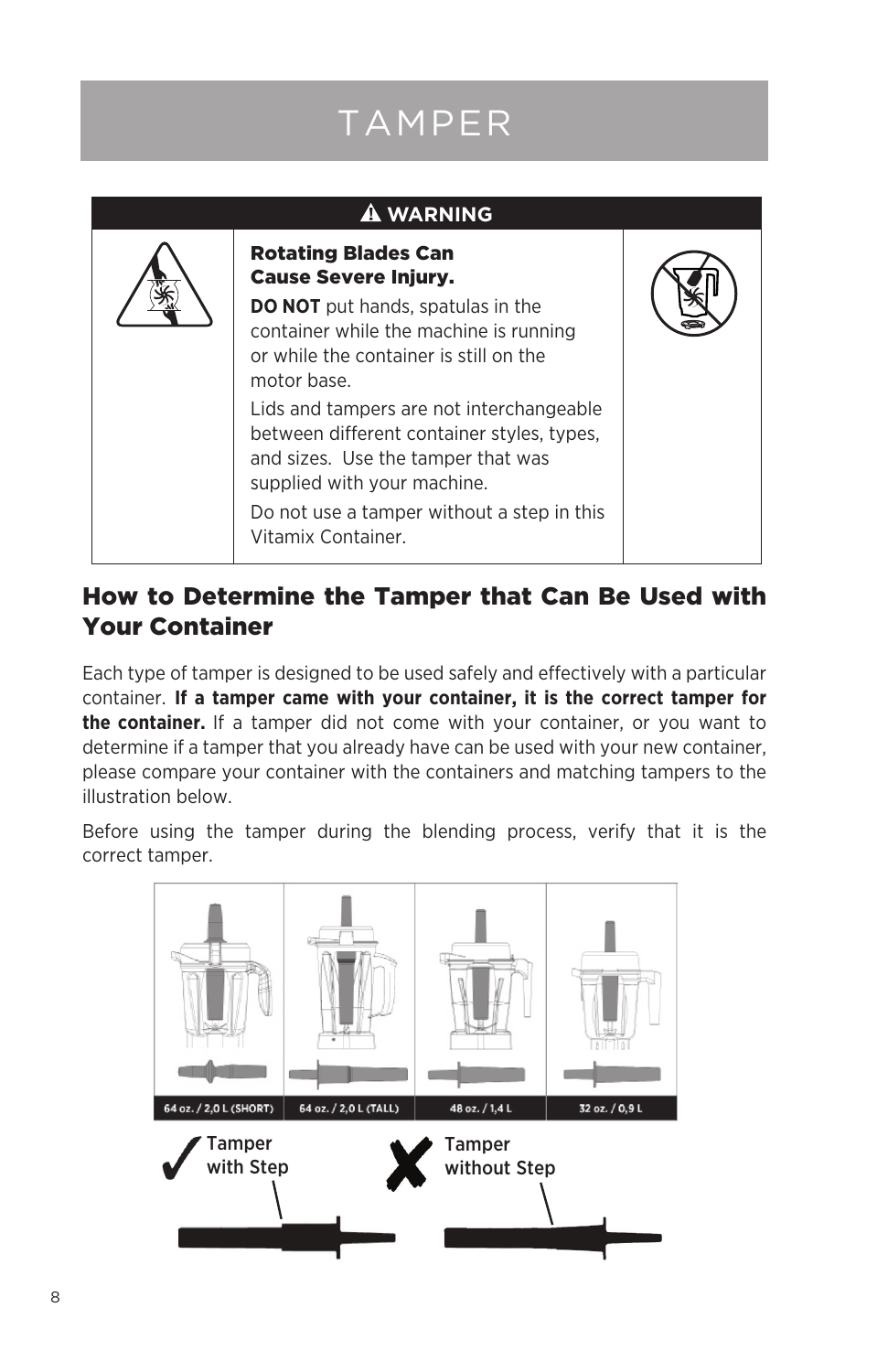## TAMPER

- 64 oz. Short Containers use Tamper 016041 that is approximately 9-¾ inches long.
- • 64 oz. Tall Containers use Tamper 000760 that is approximately 12-½ inches long.
- • 32 oz. and 48 oz. Containers use Tamper 015033 that is approximately 11 inches long.

To verify that you are using the correct tamper, place the lid on an empty container, remove the lid plug and insert the tamper. If it is the correct tamper, it should easily fit into the opening but will not come in contact with the blades no matter how you move the tamper inside the container. IF THE TAMPER TOUCHES THE BLADES AT ANY ANGLE - DO NOT USE THE TAMPER WITH YOUR CONTAINER.

If you do not have the correct tamper for your container, call Vitamix Customer service at 1.800.848.2649 or 1.440.235.4840 or e-mail service@vitamix.com to order a new tamper. If purchased outside the United States or Canada, contact your local Vitamix Dealer.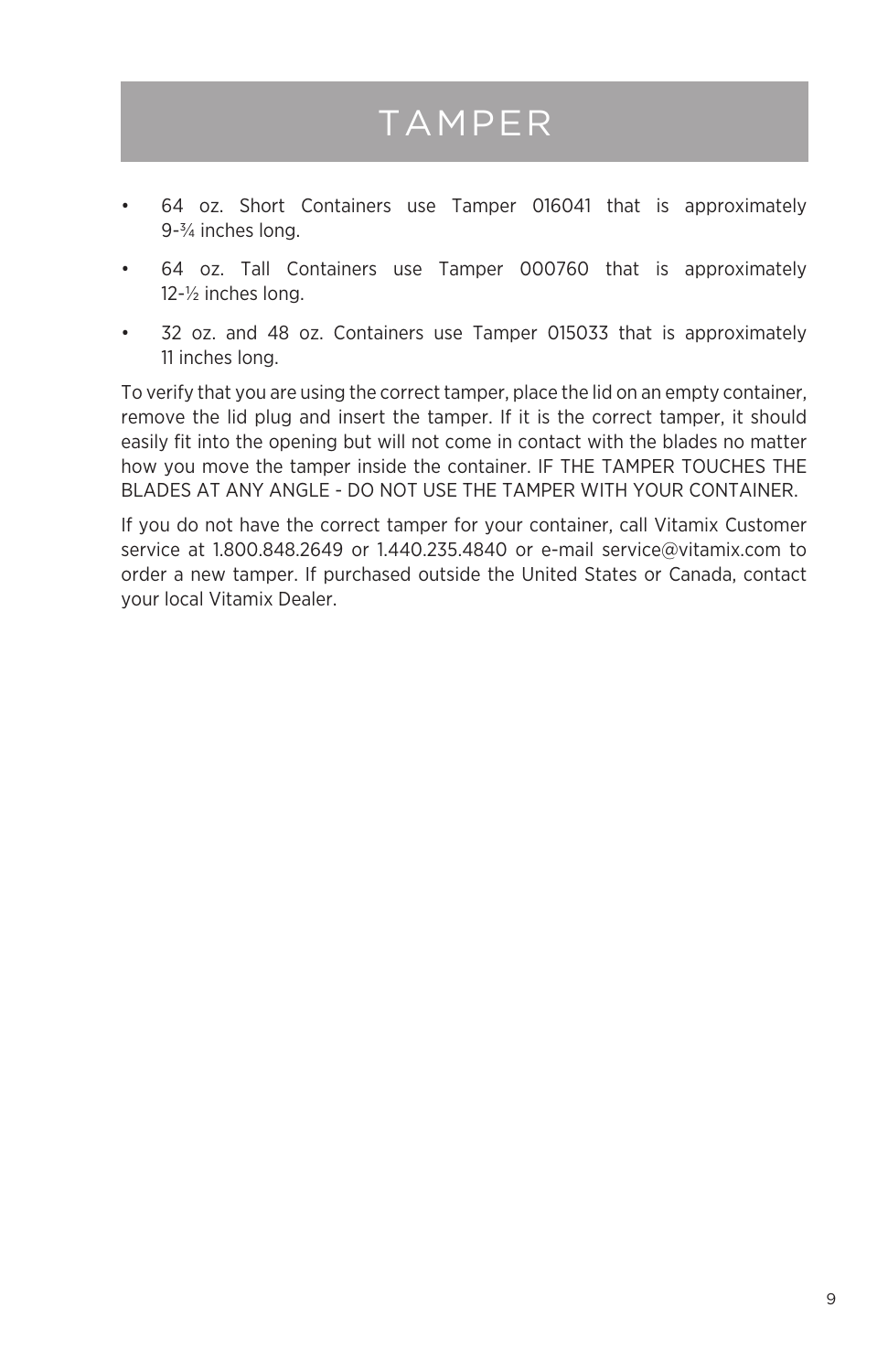# HOW TO USE THE TAMPER

| <b>A WARNING</b> |                                                                                                                                                                                                                                                                                                                                                                                                                                             |  |
|------------------|---------------------------------------------------------------------------------------------------------------------------------------------------------------------------------------------------------------------------------------------------------------------------------------------------------------------------------------------------------------------------------------------------------------------------------------------|--|
|                  | <b>Rotating Blades Can Cause</b><br><b>Severe Injury.</b><br><b>DO NOT</b> put hands, spatulas in the<br>container while the machine is running<br>or while the container is still on the<br>motor base.<br>Lids and tampers are not interchangeable<br>between different container styles,<br>types, and sizes. Use the tamper that<br>was supplied with your machine.<br>Do not use a tamper without a step in<br>this Vitamix Container. |  |
|                  |                                                                                                                                                                                                                                                                                                                                                                                                                                             |  |

#### **IMPORTANT:**

- The splash disk (near the top of the tamper) and lid prevent the tamper from hitting the blades when the lid is secured properly in the locked position.
- The container should not be more than two-thirds full when the tamper is used during blending.
- • To avoid overheating during blending, DO NOT use the tamper for more than 30 consecutive seconds.
- If the food does not circulate, the machine may have trapped an air bubble. Carefully remove the lid plug while making sure the lid stays firmly in place. Release the air bubble by inserting the tamper through the lid plug opening.



Holding the tamper straight down may not help the ingredients circulate. If necessary, point the tamper toward the sides or corners of the container. DO NOT try to force the tamper deeper into the container.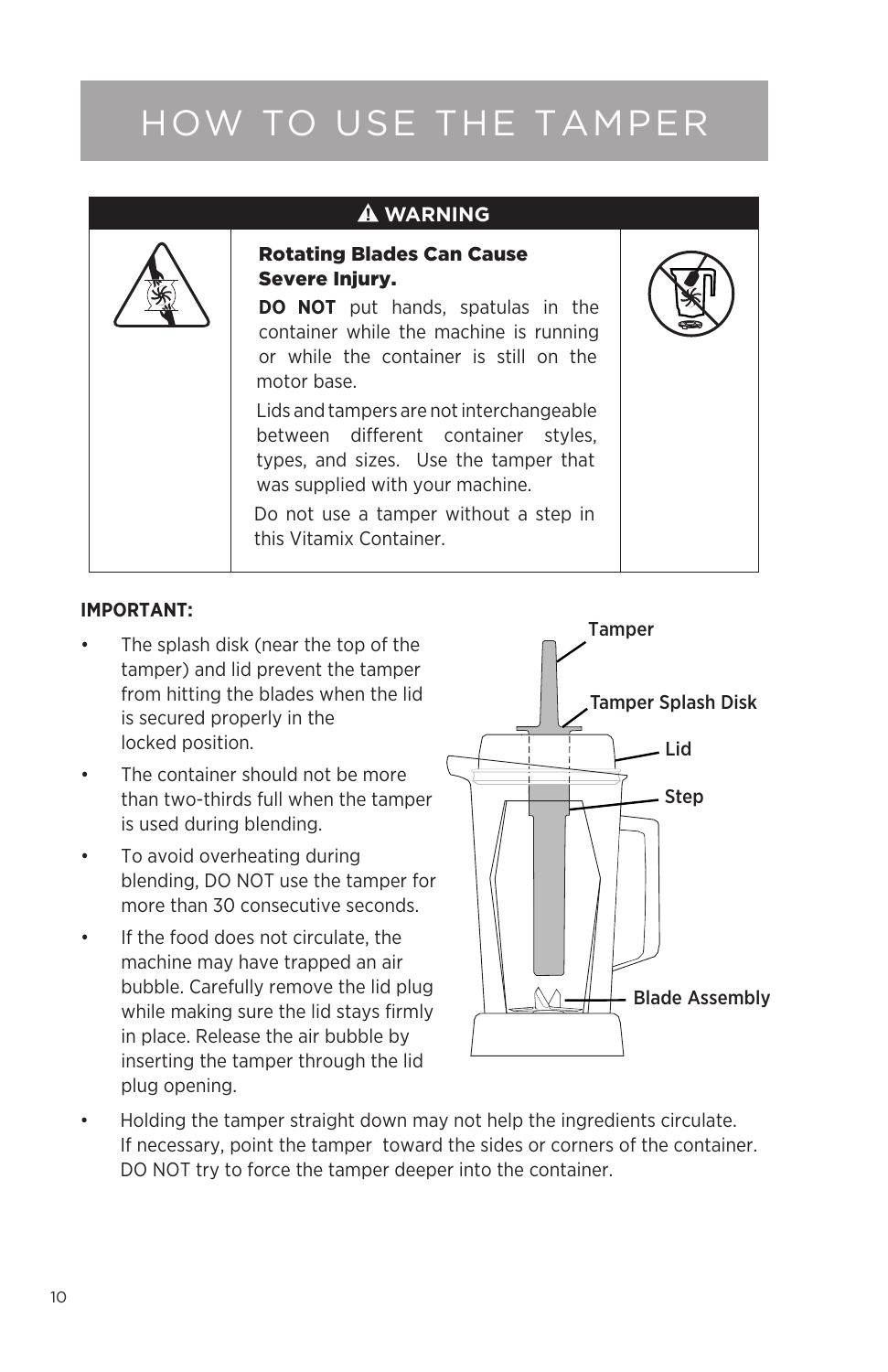# ABOUT THE BLADES

### **WARNING**



Rotating Blades Can Cause Severe Injury.

**DO NOT** reach into container while machine is running.





The blades are designed for processing liquids, including juice, frozen mixtures, sauces, soups, purees, batters, and for wet chopping. The blades can also grind grain and knead dough. If used for grinding, your container will mar and become cloudy.

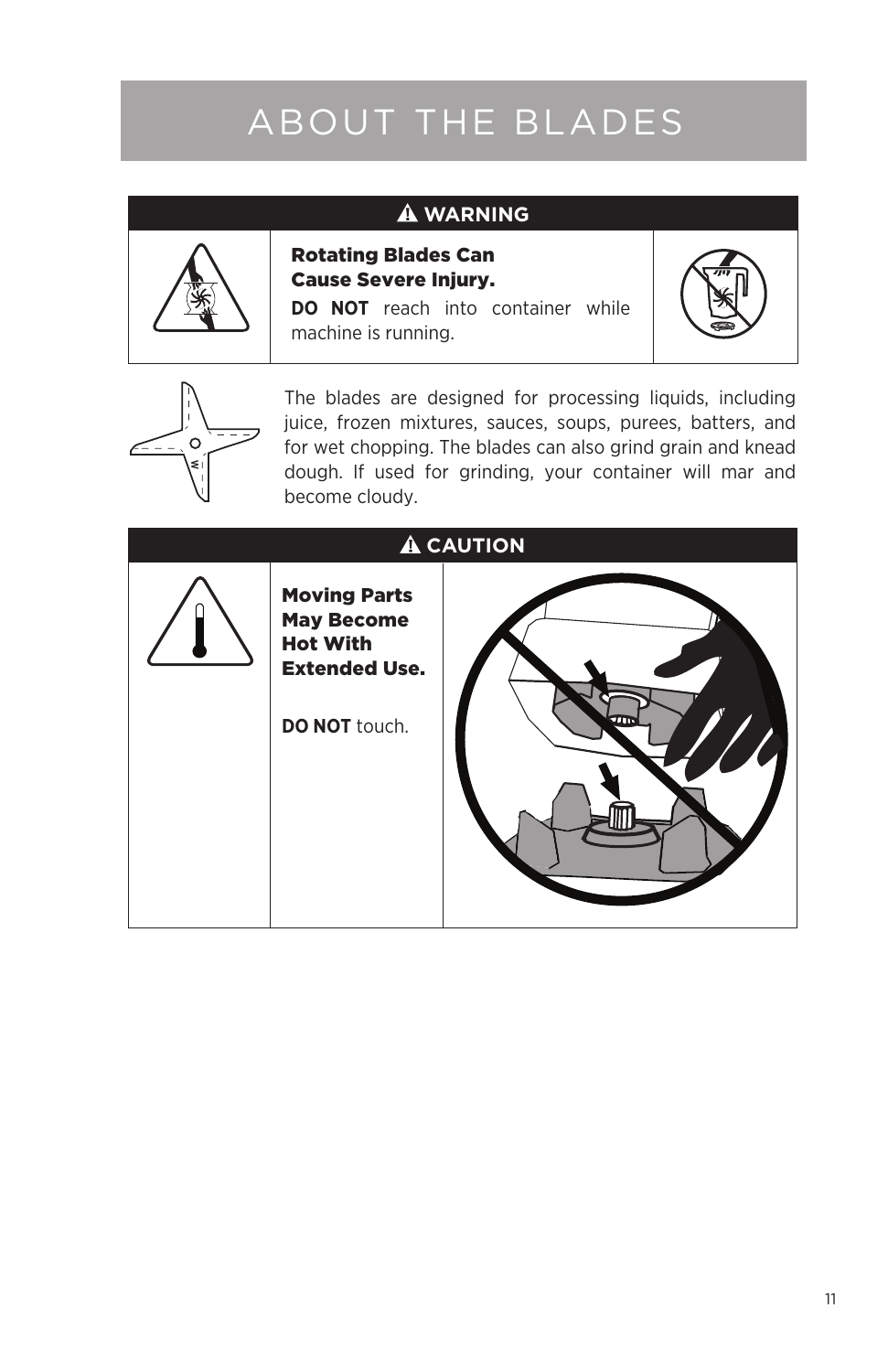## OPERATING INSTRUCTIONS

**To minimize splatter, always begin the blending process with the Speed Control Knob set to Low or Forward Speed 1 and slowly increase the speed to the desired setting. Do not begin processing on High or Forward Speed 7.**

- **1.** Load the container before placing it on the motor base. Place liquids and soft foods in the container first, solid items and ice last. Although not necessary for blending, you may want to cut or break food into smaller pieces for more precise measuring of ingredients.
- **2.** Securely fasten the 2-part lid. Always use the lid plug when blending (unless the tamper is inserted through the lid plug opening). When blending hot ingredients, make sure the lid plug is in place and the lid is securely latched.
- **3.** With the motor off, set the container on the motor base by aligning it over the centering pad. Do not attempt to put a container on an operating motor base or to operate a motor base without a container properly in place.
- **4.** Start with the Speed Control Knob set to Start (1) or Low. Always start your machine on Low or Forward Speed 1. Activate the machine by lifting the Impact Lever Up to the Forward - On position and then slowly use the Speed Control Knob to increase to the desired speed. Your container may shift and get into an aligned position.
- **5. Take proper care when handling and processing hot ingredients and making hot soups and sauces.**

| <b>A CAUTION</b> |                                                                                                              |  |  |  |
|------------------|--------------------------------------------------------------------------------------------------------------|--|--|--|
|                  | Never Start on High with Hot<br><b>Liquids to Avoid Possible Burns.</b>                                      |  |  |  |
|                  | Escaping steam, splashes or contents<br>may scald.                                                           |  |  |  |
|                  | To secure the contents, lock the lid<br>and lid plug securely in place prior to<br>operating the machine and |  |  |  |
|                  | always start on Low and then switch<br>to High.                                                              |  |  |  |

- **6.** Due to the machine's speed, processing times are much quicker than standard appliances. Until you are accustomed to the machine, count your time carefully to avoid over-processing.
- **7.** After turning the machine off, wait until the blades completely stop before removing the lid or container from the motor base.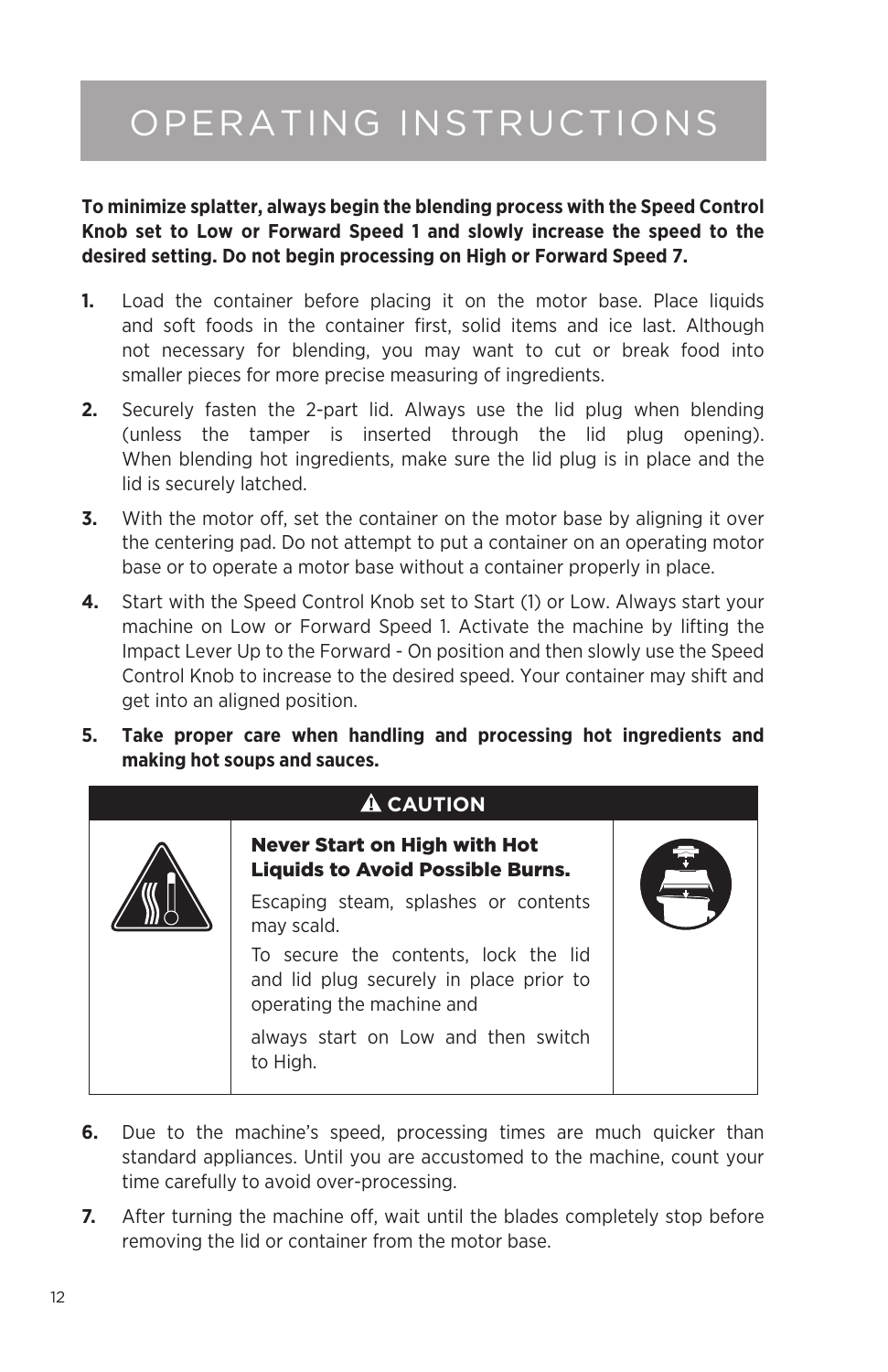## CARE AND CLEANING

### Container

To prepare your new container for initial use, follow this cleaning procedure.

- **1.** Fill the container half full with warm water and add a couple drops of liquid dish washing detergent to the container.
- **2.** Snap or push the complete 2-Part lid into locked position.
- **3.** Make sure the Speed Control Knob is set to Low or Forward Speed 1. Always start your machine on Low or Forward Speed 1. Activate the machine by lifting the Impact Lever Up to the Forward - On position and then use the Speed Control Knob to increase to High. Your container may shift and get into an aligned position.
- **4.** Run the machine on High speed for 30 to 60 seconds.
- **5.** Turn off the machine, and rinse and drain the container.

### Lid, Lid Plug and Tamper

Separate the lid and lid plug. Wash the parts in warm soapy water. Rinse clean under running water, and dry. Reassemble before use.

**IMPORTANT:** To ensure continued and effective performance, do not put the container, lid, lid plug or tamper in the dishwasher.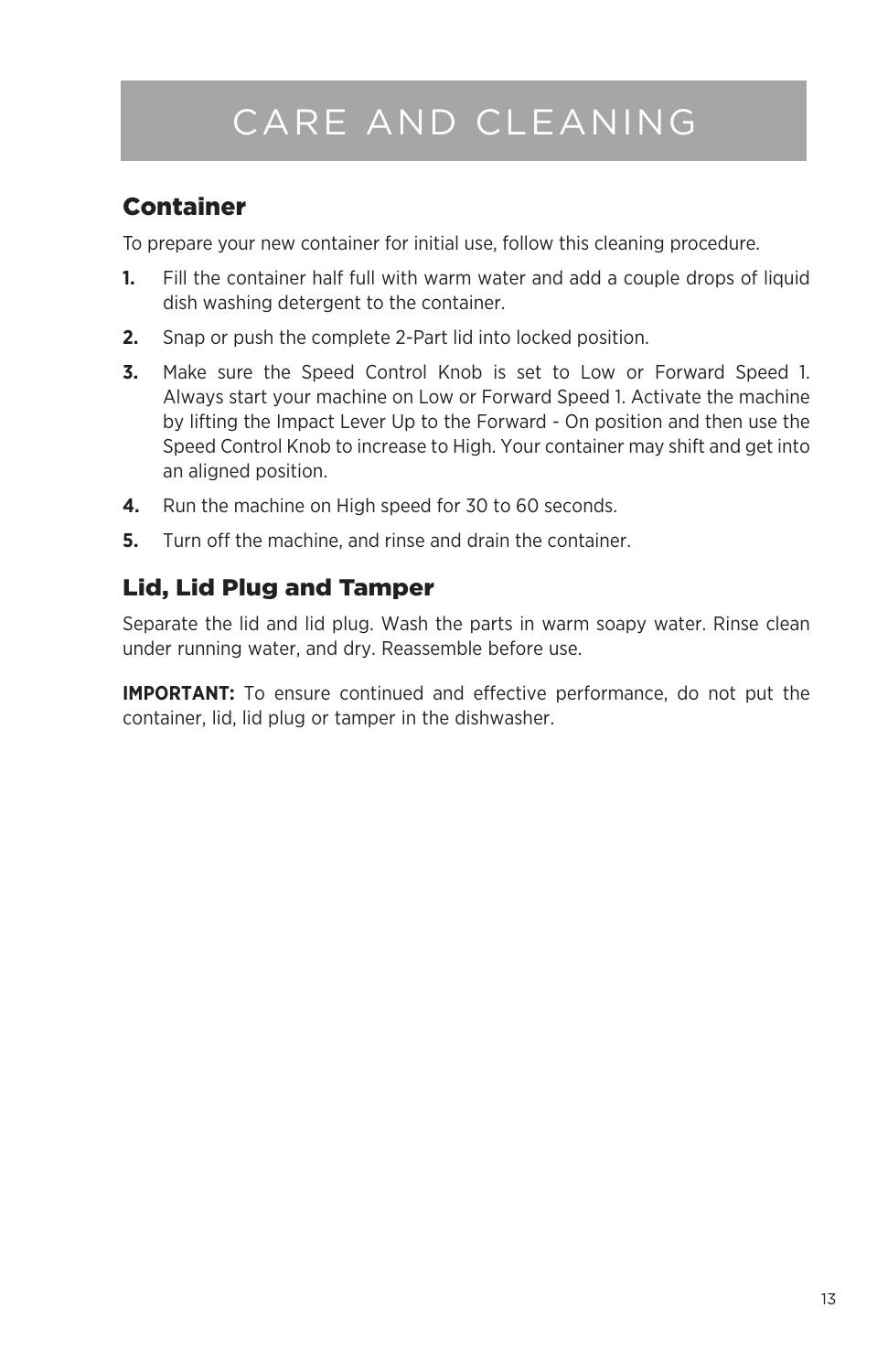# WARRANTY

### 3-YEAR FULL WARRANTY ON SEPARATELY SOLD CONTAINER AND CONTAINER COMPONENTS

#### **1.** WHAT IS COVERED.

Vita-Mix Corporation ("Vitamix") warrants that a container (the "Container"), lid, blade assembly and/or retainer nut (the ("Container Component") that is purchased separately from a blender motor-base will be free from defects in material or workmanship and will withstand wear and tear from ordinary household use for 3 years from the date of purchase. Vitamix will, within 30 days of receipt of the returned product, repair the failed Container or Container Component free of charge. If, in Vitamix's sole discretion, the failed Container or Container Component cannot be repaired, Vitamix will elect to either (A) replace the Container or Container Component free of charge or (B) refund the full purchase price to the owner, unless Vitamix receives prior written notice of the owner's preference.

#### **2.** WHAT IS NOT COVERED.

This Warranty applies only to owners for ordinary household use. This Warranty does not cover cosmetic changes that do not affect performance, such as discoloration or the effects of the use of abrasives or cleaners or food build up. This Warranty is only valid if the Container or container in which the Container Component is installed is used in accordance with the instructions, warnings and safeguards contained in the owner's manual.

Vitamix will not be responsible for the cost of any unauthorized warranty repairs.

**REPAIR, REPLACEMENT OR REFUND OF THE PURCHASE PRICE ARE THE EXCLUSIVE REMEDIES OF PURCHASER AND THE SOLE LIABILITY OF VITAMIX UNDER THIS WARRANTY. NO EMPLOYEE OR REPRESENTATIVE OF VITAMIX IS AUTHORIZED TO MAKE ANY ADDITIONAL WARRANTY OR ANY MODIFICATION TO THIS WARRANTY WHICH MAY BE BINDING UPON VITAMIX. ACCORDINGLY, PURCHASER SHOULD NOT RELY UPON ANY ADDITIONAL STATEMENTS MADE BY ANY EMPLOYEE OR REPRESENTATIVE OF VITAMIX. IN NO EVENT, WHETHER BASED ON CONTRACT, INDEMNITY, WARRANTY, TORT (INCLUDING NEGLIGENCE), STRICT LIABILITY OR OTHERWISE, SHALL VITAMIX BE LIABLE FOR ANY SPECIAL, INDIRECT, INCIDENTAL OR CONSEQUENTIAL DAMAGES, INCLUDING, WITHOUT LIMITATION, LOSS OF PROFIT OR REVENUE.** 

Some states do not allow limits on warranties. In such states, the above limitations may not apply to you. Outside the U.S.A. and Canada, other warranties may apply.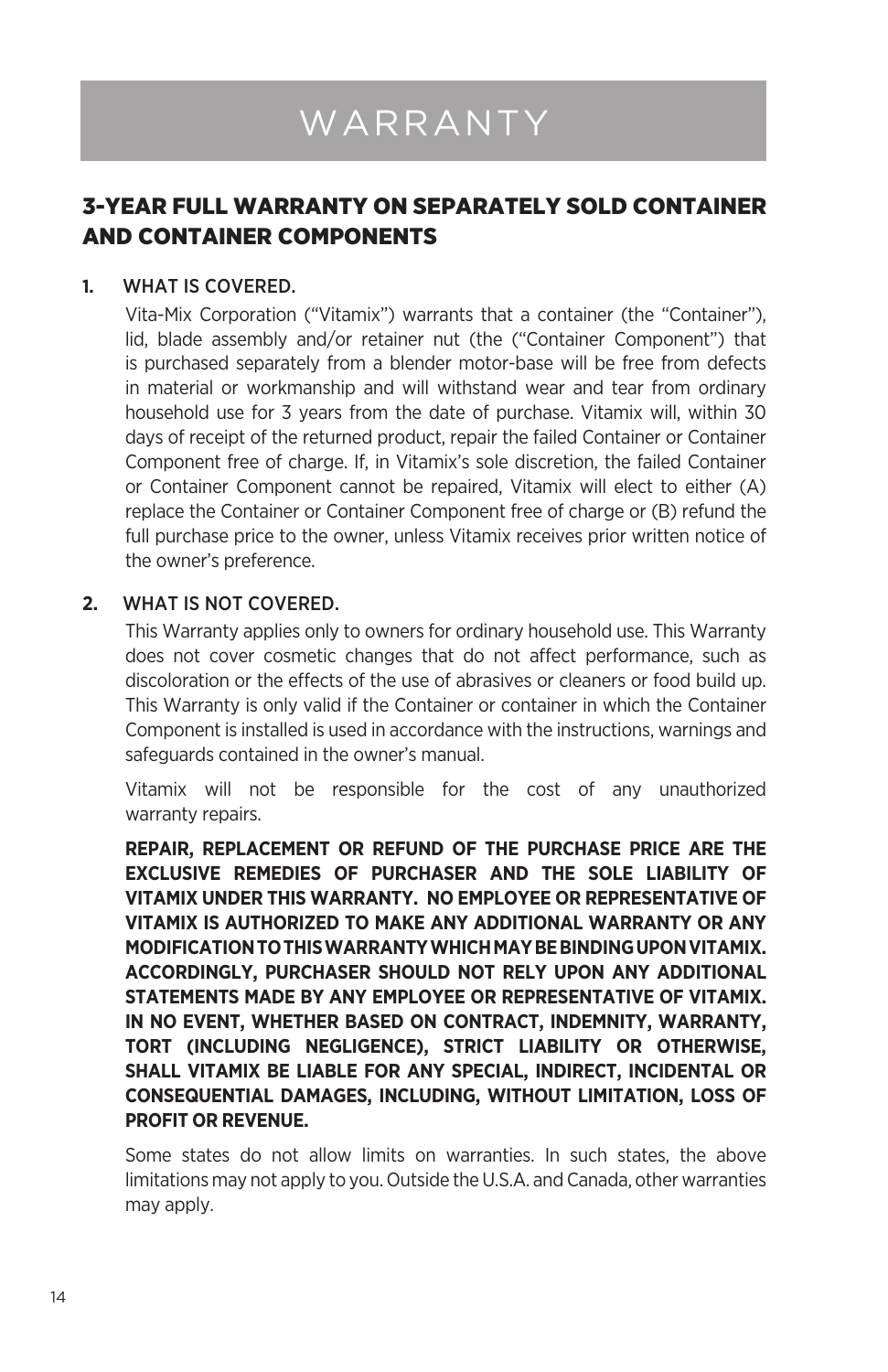## WARRANTY

#### **3.** WHAT VOIDS THIS WARRANTY.

Abuse, misuse, negligent use, alteration of the Container or Container Component or motor base, exposure to abnormal or extreme conditions, or failure to follow the operating instructions, will void this Warranty.

The Warranty is also void if repairs to the machine, Container, Container Component or any portion of the blade assembly are performed by someone other than Vitamix or an authorized Vitamix Service Provider or if any part subject to this Warranty is used in combination with a motor-base or container that is not expressly authorized by Vitamix.

#### **4.** HOW TO OBTAIN RETURN AUTHORIZATION UNDER THIS WARRANTY.

In the event the Container or Container Component needs service or repair, please call Vitamix Customer Service at 1.800.848.2649. You will be asked to provide a date of purchase and proof of purchase for any product that has not been registered with Vitamix. For product subject to this Warranty you will be provided with a return authorization number, up-to-date shipping instructions and a pre-paid return pick up label. Vitamix will pay standard shipping costs on the return of a Container or Container Component for warranty service and repair and for return shipment of the product to you after the warranty repair or replacement. Purchaser is responsible for the costs of special shipping requests.

Within the U.S.A. and Canada, this Warranty is honored directly through the Vita-Mix® Corporation.

| <b>United States</b>              | <b>Canada</b>                     |
|-----------------------------------|-----------------------------------|
| Vita-Mix <sup>®</sup> Corporation | Vita-Mix <sup>®</sup> Corporation |
| 8615 Usher Road                   | 200-1701 Shepherd Street East     |
| Cleveland, Ohio 44138-2199        | Windsor, Ontario N8Y 4Y5          |
| 1.800.848.2649                    | 1.800.848.2649                    |
| service@vitamix.com               | service@vitamix.com               |

You will be deemed to have accepted the returned product "as is" upon delivery unless you notify Vitamix of any problem, including shipment damage, within 48 hours of delivery.

#### SPECIAL INTERNATIONAL INSTRUCTIONS

If a machine was purchased within the U.S.A. or Canada, but is currently outside the U.S.A. or Canada, all shipping and resulting taxes and duties are at the owner's expense. Call +1.440.235.4840 or email service@vitamix.com for more details.